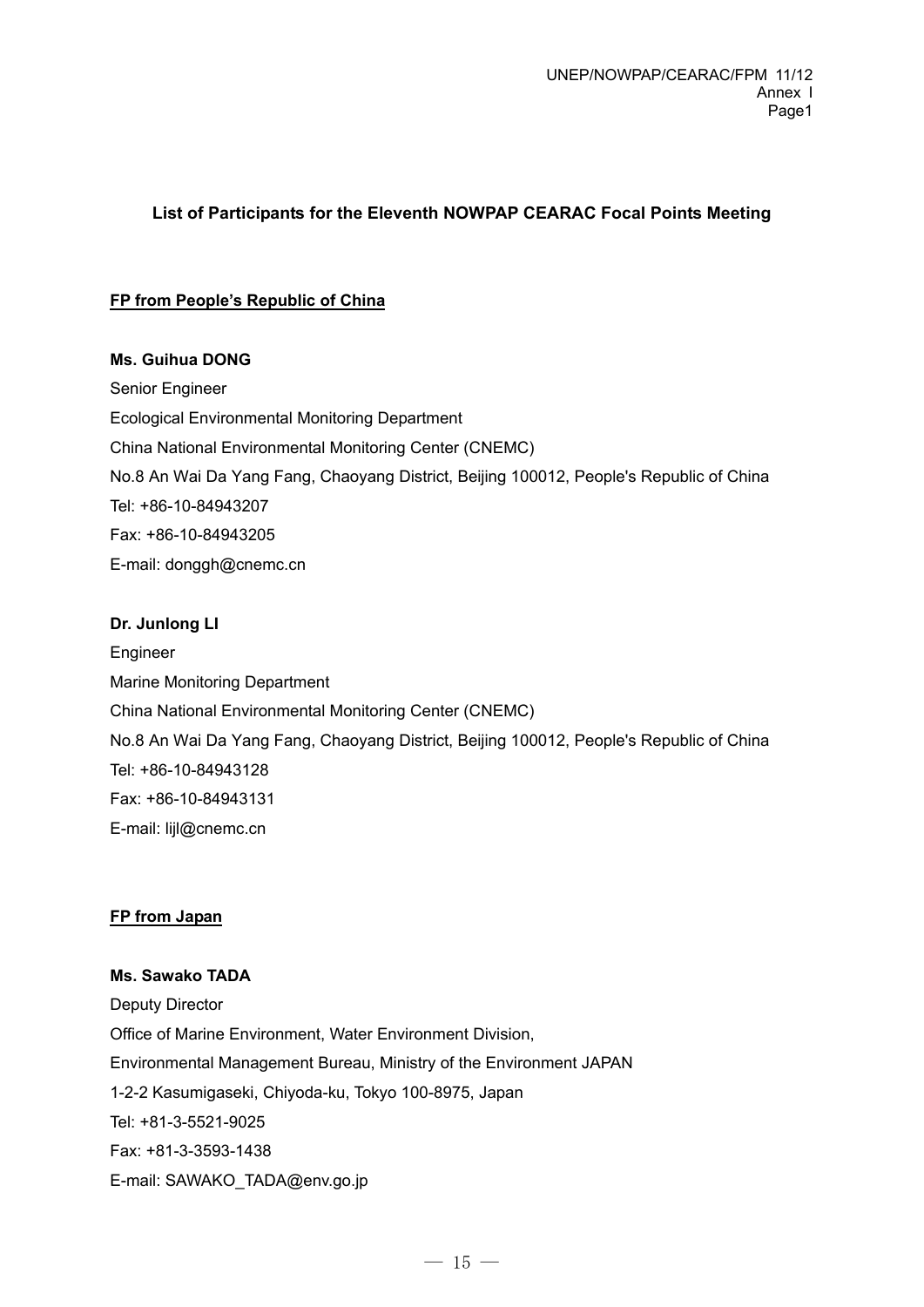UNEP/NOWPAP/CEARAC/FPM 11/12 Annex I Page2

#### **Dr. Yasuwo FUKUYO**

Emeritus Professor The University of Tokyo 1-1-1 Yayoi, Bunkyo-ku, Tokyo 113-8657, Japan Tel : +81-3-5841-5292 E-mail: ufukuyo@mail.ecc.u-tokyo.ac.jp

#### **Dr. Joji ISHIZAKA**

Professor, Director Hydrospheric Atmospheric Research Center Nagoya University Furo-cho, Chikusa-ku, Nagoya, Aichi 464-8601, Japan Tel: +81-52-789-3487 Fax: +81-52-789-5508 E-mail: jishizak@hyarc.nagoya-u.ac.jp

#### **FP from Republic of Korea**

# **Dr. Yoon LEE**  Senior Researcher West Sea Fisheries Research Institute, National Fisheries Research and Development Institute Eulwang-dong 707, Jung-gu, Incheon, 400-420 Korea Tel: +82-32-745-0650 Fax: +82-32-745-0678

E-mail: ecoaegis@gmail.com

## **Dr. Yong-Woo LEE**

Senior Researcher Climant & Marine Environment Team, Korea Marine Environment Management Corporation, Marine Envrionment Research & Training Institute 3F 23, Haeyang-ro 301 beon-gil, Yeongdo-gu, Busan, Korea, 606-806 Tel: +82-51-400-7761 Fax: +82-51-400-7756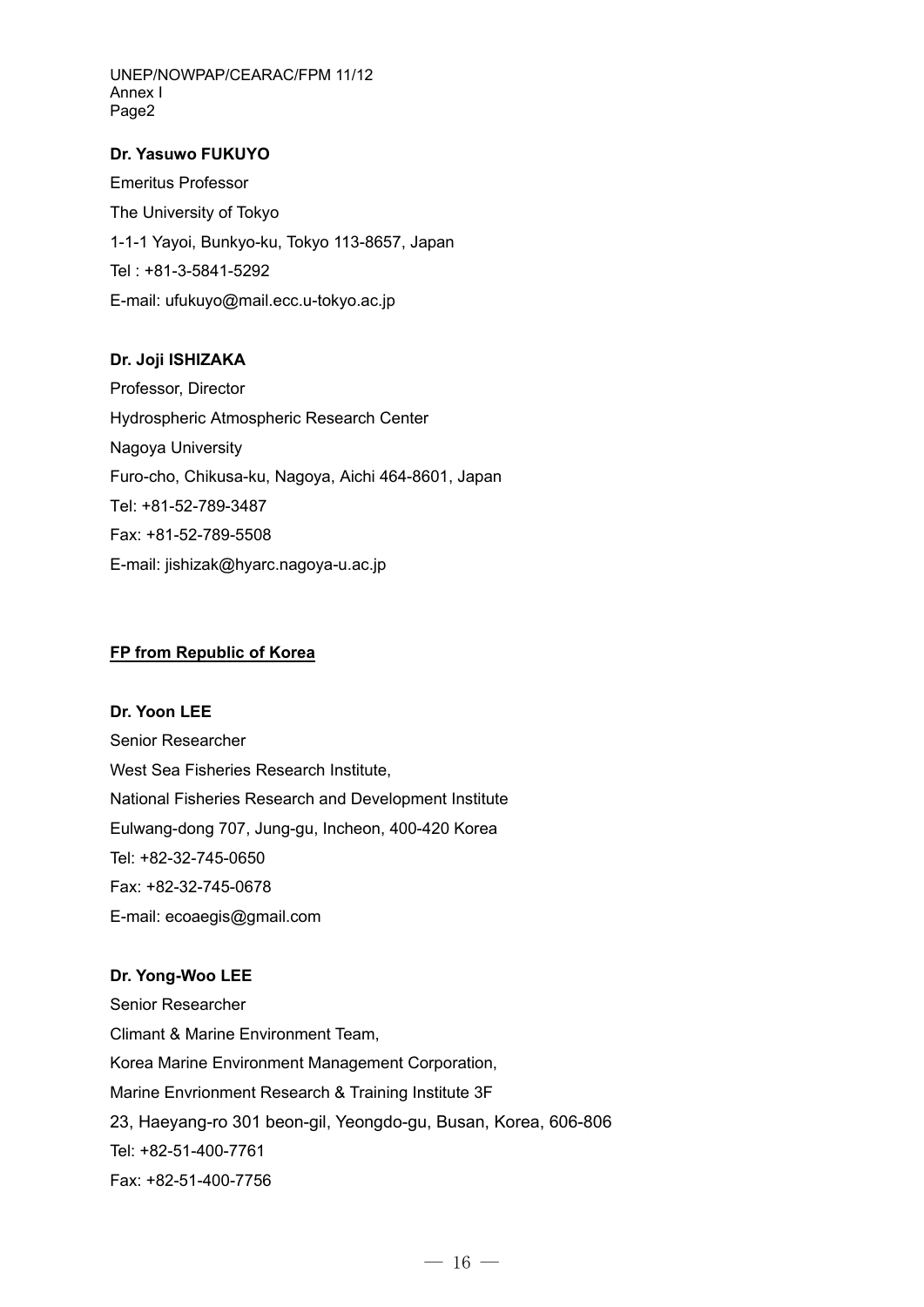E-mail: wbluesea@koem.or.kr

#### **FP from Russian Federation**

**Dr. Vladimir SHULKIN**  Head of Laboratory Laboratory of Geochemistry Pacific Geographical Institute Far Eastern Branch of the Russian Academy of Sciences 7 Radio St., Vladivostok 690041, Russian Federation Tel: +7-423-2320-652 Fax: +7-423-2312-833 E-mail: shulkin@tig.dvo.ru

#### **Dr. Tatiana ORLOVA**

Senior Scientist A.V. Zhirmunskii Institute of Marine Biology, Far East Branch of Russian Academy of Sciences 17 Palchevskogo St., Vladivostok, 690041, Russian Federation Tel: +7-4232-317-107 Fax: +7-4232-310-900 E-mail: torlova06@mail.ru

#### **PICES representative**

**Dr. Hiroaki SAITO**  Ecosystem Dynamics Group Tohoku National Fisheries Research Institute, FRA 3-27-5 Shinhama-cho, Shiogama, Miyagi, 985-0001, Japan Tel: +81-22-365-9929 Fax: +81-22-367-1250 E-mail: hsaito@affrc.go.jp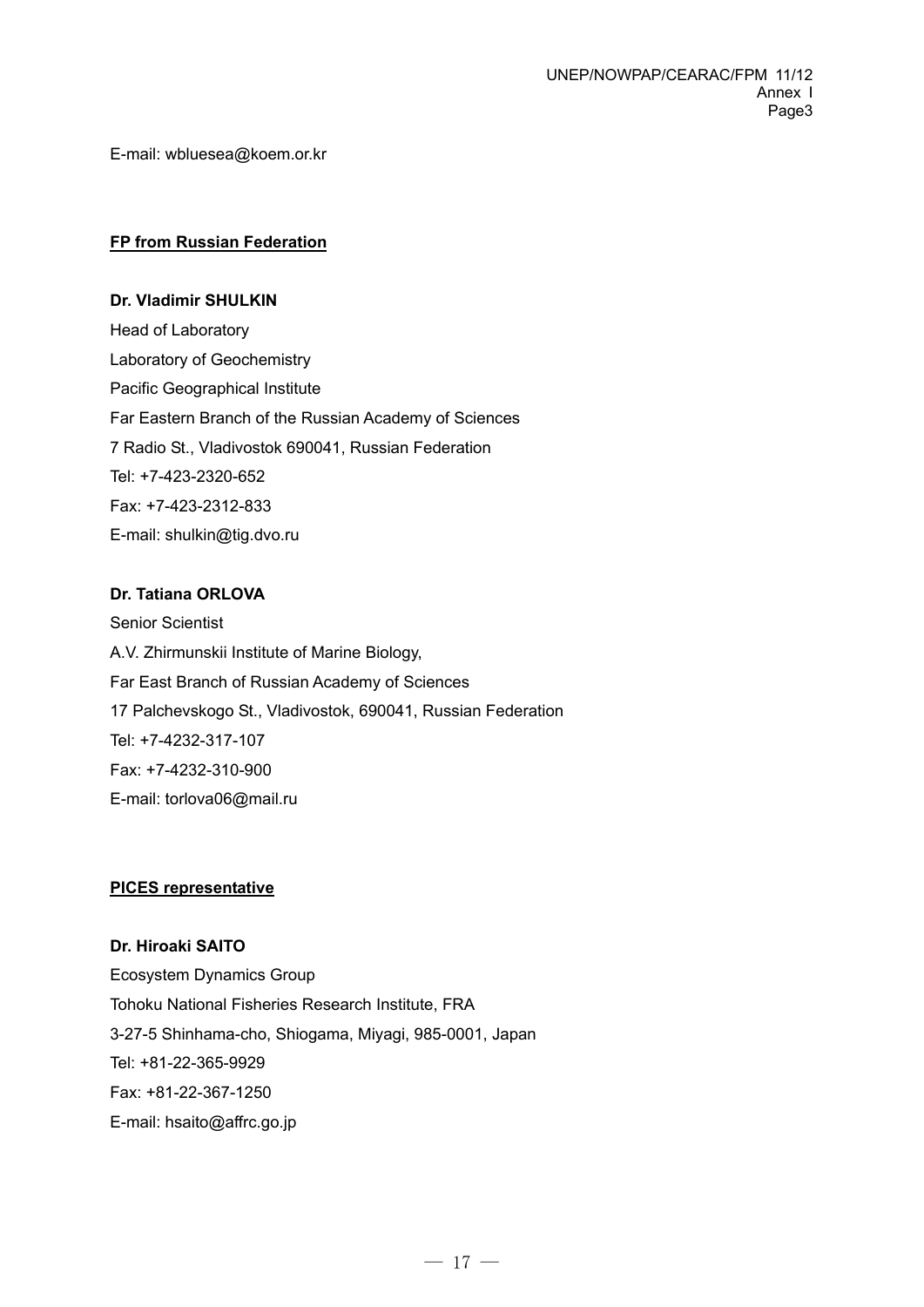## **NOWPAP Regional Coordinating Unit (RCU)**

#### **Dr. Alexander TKALIN**

**Coordinator** 152-1 Haean-ro, Gijang-up, Gijang-gun, Busan, 619-705, Republic of Korea Tel: +82-51-720-3001 Fax: +82-51-720-3009 E-mail: alexander.tkalin@nowpap.org

## **Mr. Xiaodong ZHONG**

Deputy Coordinator 5-5 Ushijimashin-machi, Toyama City, Toyama 930-0856, Japan Tel: +81-76-444-1611 Fax: +81-76-444-2780 E-mail: xiaodong.zhong@nowpap.org

#### **Mr. Masakatsu OHYAMA**

Administrative Officer 5-5 Ushijimashin-machi, Toyama City, Toyama 930-0856, Japan Tel: +81-76-444-1611 Fax: +81-76-444-2780 E-mail: masakatsu.ohyama@nowpap.org

## **RAC Representatives**

**Mr. Feng YAN Director** Data and Information Network Regional Activity Centre (NOWPAP DINRAC) Room532, Tower A, No.1, Yuhuinanlu, Chaoyang District, Beijing, 100029, People's Republic of China Tel: +86-10-8466-5620 Fax: +86-10-8464-8867 E-mail: yan.feng@chinaaseanenv.org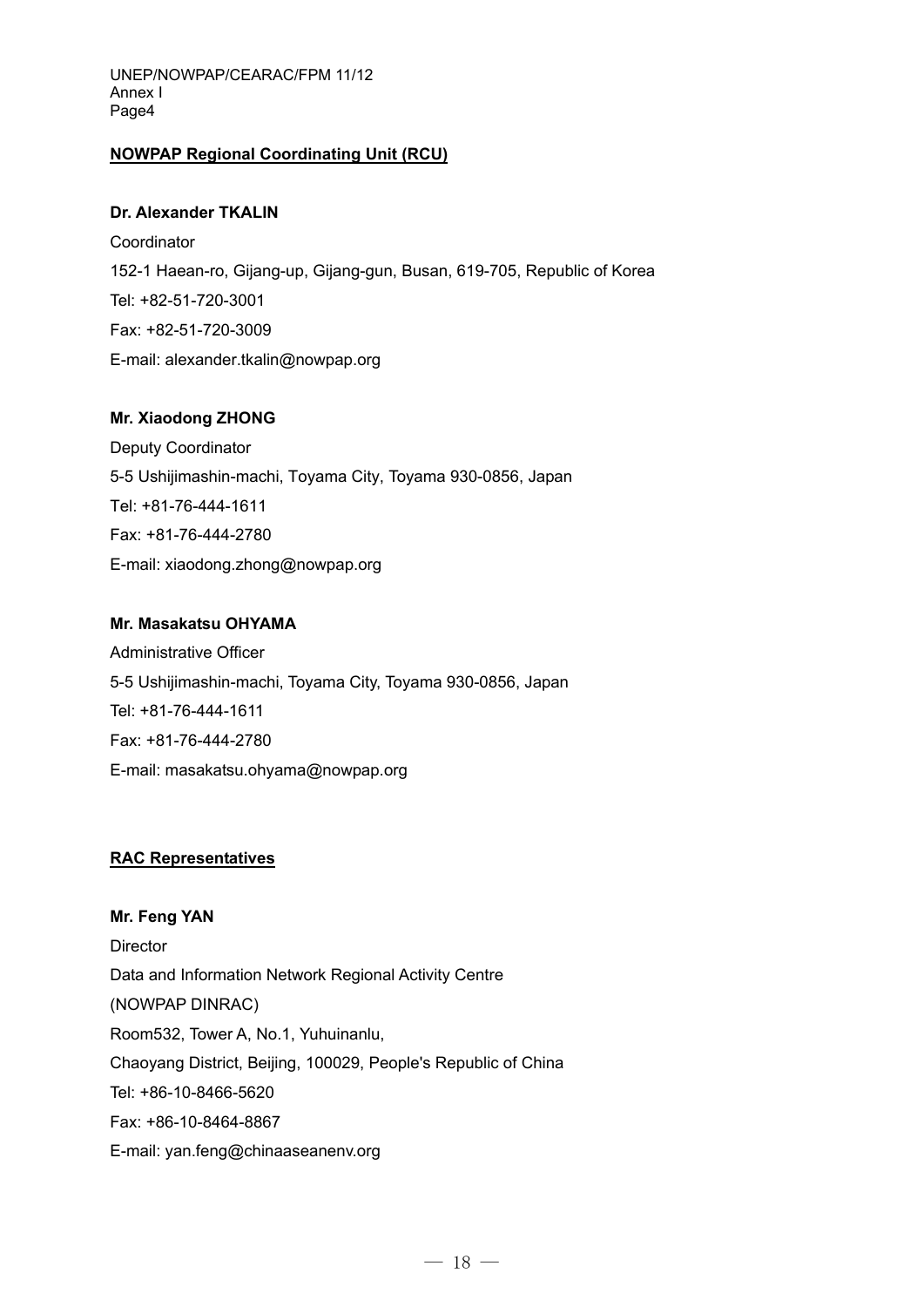### **Dr. Choong-Ki KIM**

Senior Consultant Marine Environmental Emergency Preparedness and Response Regional Activity Centre (NOWPAP MERRAC) P.O. Box 23, Yuseong, Daejeon 305-343, Republic of Korea Tel: +82-42-866-3630 E-mail: ckkim@kiost.ac

#### **Dr. Anatolii KACHUR**

**Director** Pollution Monitoring Regional Activity Centre (NOWPAP POMRAC) 7 Radio Str., Vladivostok City, 690041 Russian Federation Tel: +7-4232-313071, Fax: +7-4232-312159 E-mail: kachur@tig.dvo.ru

#### **Observer**

#### **Mr. Junichiro NOGUCHI**

**Official** Office of Marine Environment, Water Environment Division, Environmental Management Bureau, Ministry of the Environment JAPAN 1-2-2 Kasumigaseki, Chiyoda-ku, Tokyo 100-8975, Japan Tel: +81-3-5521-9025 Fax: +81-3-3593-1438 E-mail: JUNICHIRO\_NOGUCHI@env.go.jp

#### **Secretariat**

# **Mr. Hiroshi ONO Director** E-mail: ono@npec.or.jp